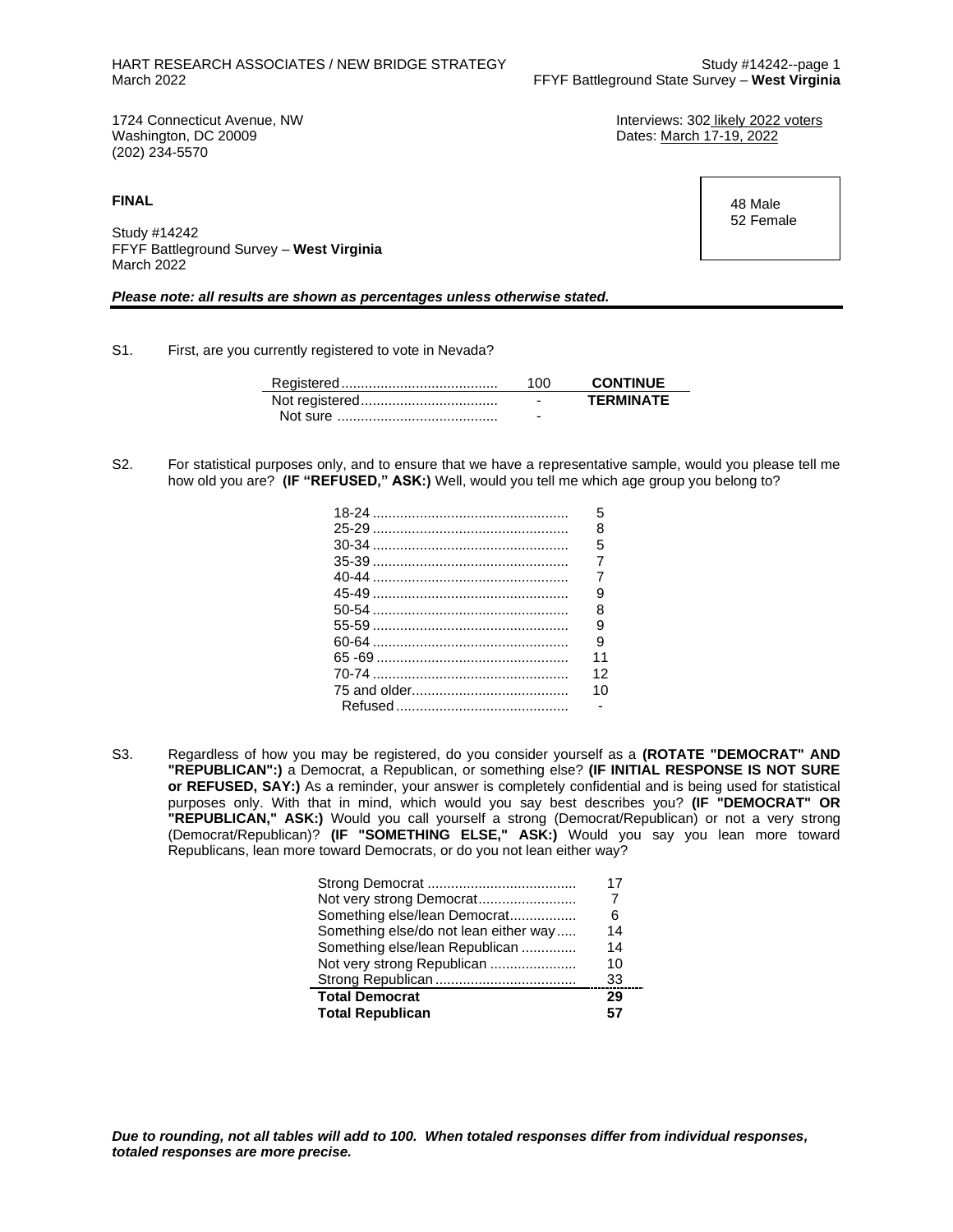S4a. Some of the people did not vote in the 2020 election for president and other offices because they were too busy, didn't like any of the choices, or for some other reason. What about you? Did you vote in the 2020 election for president?

|                  | 98 | <b>Skip to QS5a</b> |
|------------------|----|---------------------|
| No, did not vote |    | <b>CONTINUE</b>     |
|                  | -  |                     |

### **(ASK ONLY OF RESPONDENTS WHO SAY 'NO, DID NOT VOTE' OR 'NOT SURE' IN QS4a.)**

S4b. Were you already registered to vote at the time of the November 2020 presidential election, or did you register to vote after the November 2020 election?

| Registered to vote at the time of the November 2020 election | $\sim$ $\sim$ | <b>TFRMINATF</b> |
|--------------------------------------------------------------|---------------|------------------|
| Registered to vote after the November 2020 election          | -57           | <b>CONTINUE</b>  |
|                                                              | 43            |                  |

S5. And to ensure that we have a representative sample, would you please tell me whether you are of Hispanic, Latino, or Spanish origin? And again, for statistical purposes only, what is your race--white, Black or African American, Asian or Pacific Islander, Native American or American Indian, or something else?

|                                 | 93            |
|---------------------------------|---------------|
| Black/African American          | 3             |
| Hispanic/Latino/Spanish origin  | $\mathcal{P}$ |
| Asian/Pacific Islander          |               |
| Native American/American Indian |               |
|                                 |               |
| Not sure/refused                |               |

S6. Which of the following best describes your current employment situation?

| Employed part time (less than 35 hours a week) | 6                          |
|------------------------------------------------|----------------------------|
| Laid off/unemployed but looking for work       | $\overline{\phantom{a}}$ 3 |
|                                                |                            |
|                                                | -3                         |
|                                                | $\mathcal{P}$              |
|                                                | 35                         |
|                                                |                            |

1. How big of a problem do you think each of the following is in the United States today--a very big problem, a pretty big problem, somewhat of a problem, or not really a problem?

*THIS TABLE HAS BEEN RANKED BY THE PROPORTION WHO SAY VERY OR PRETTY BIG PROBLEM*

|                                                                                           | Total<br>Big<br><b>Problem</b> | Very Big<br>Problem | Pretty<br>Big<br>Problem | Somewhat<br>Of A<br>Problem | <b>Not</b><br>Really A<br><b>Problem</b> | Not<br>Sure |
|-------------------------------------------------------------------------------------------|--------------------------------|---------------------|--------------------------|-----------------------------|------------------------------------------|-------------|
| The cost of living for families, including the cost of<br>rent, groceries, and child care | 87                             | 67                  | 20                       | 10                          |                                          |             |
|                                                                                           | 77                             | 60                  | 16                       | 12                          | 8                                        |             |
|                                                                                           | 71                             | 52                  | 19                       | 16                          |                                          | 6           |
| The pace of economic recovery from the                                                    | 63                             | 39                  | 24                       | 26                          | 8                                        |             |
| Extreme weather and other effects of climate                                              | 28                             | 16                  | 11                       | 27                          | 43                                       |             |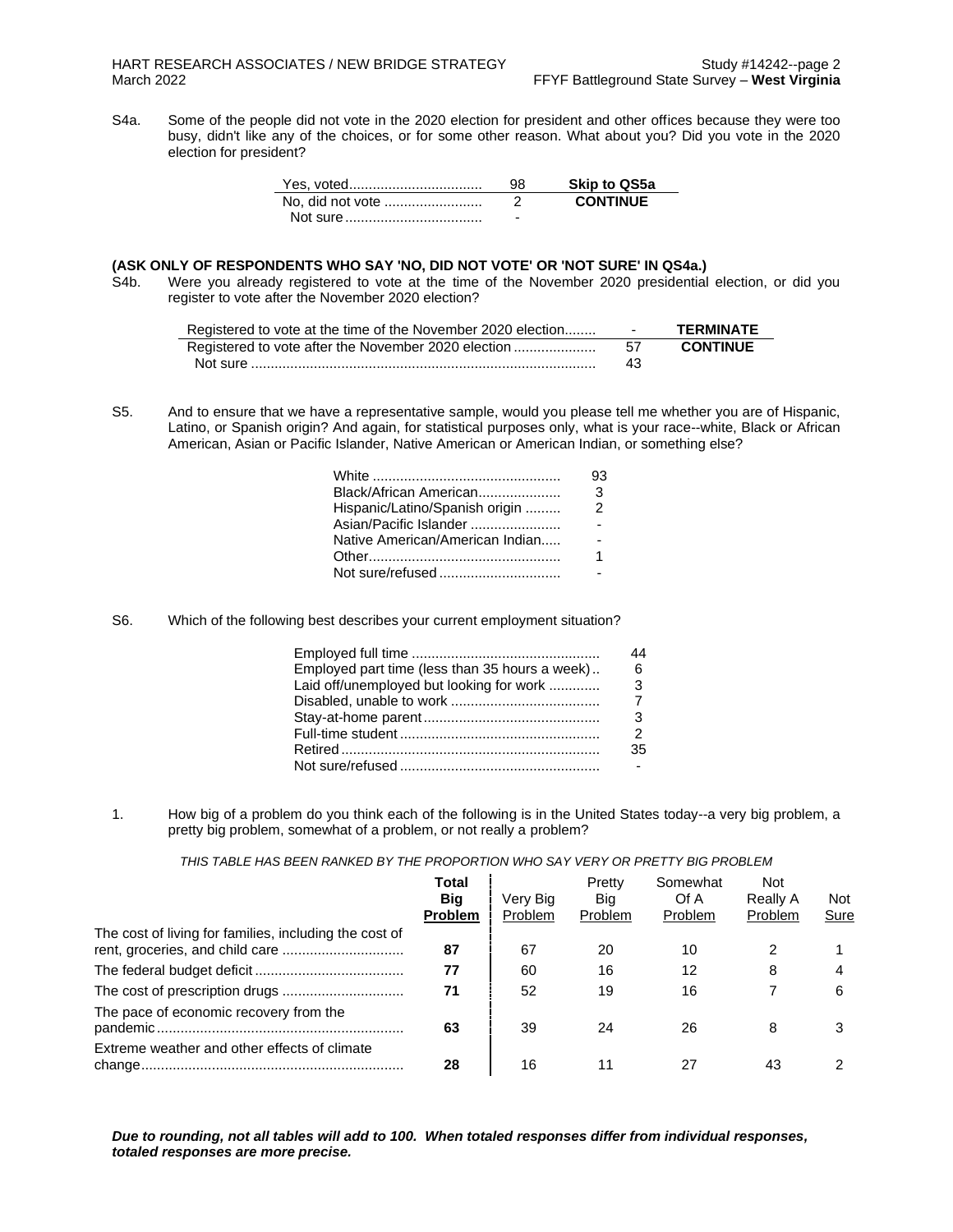2. As you may know, Congress is considering legislation that would lower the cost of prescription drugs, address climate change by increasing the use of clean energy, and make child care more available and more affordable for families. Do you favor or oppose Congress passing legislation like this? **(IF 'FAVOR' OR 'OPPOSE,' ASK:)** And is that strongly or somewhat (favor/oppose)?

| Favor-strongly      | 33 |
|---------------------|----|
| Favor-somewhat      | 26 |
| Oppose-somewhat     | 10 |
| Oppose-strongly     | 23 |
|                     |    |
| <b>Total Favor</b>  | 59 |
| <b>Total Oppose</b> | 32 |

3. How important do you think it is that this legislation do each of the following things?

**(READ ITEM)**--do you think that it is very important, pretty important, not that important, or not important at all that the legislation do this?

#### *THIS TABLE HAS BEEN RANKED BY THE PROPORTION WHO SAY VERY OR PRETTY IMPORTANT*

|                                              |           |           |           |           | <b>Not</b> |      |
|----------------------------------------------|-----------|-----------|-----------|-----------|------------|------|
|                                              | Total     | Verv      | Pretty    | Not That  | Important  | Not  |
|                                              | Important | Important | Important | Important | At All     | Sure |
| Lower the cost of prescription drugs         | 87        | 60        | 26        |           |            |      |
| Lowering the cost of child care for families | 75        | 45        | 30        | 14        |            |      |
| Address climate change by increasing the use | 46        | 23        | 23        | 18        | 34         |      |

4. Which of the following statements do you agree with more?

| This legislation should NOT include making child care more available and affordable because the    |    |
|----------------------------------------------------------------------------------------------------|----|
| This legislation SHOULD include child care because it will make the cost of living more affordable | 65 |
|                                                                                                    |    |

5a. Do you think that helping to open more child care and early learning programs and lowering child care costs for families are a good investment or bad investment of taxpayers' money? **(IF 'GOOD' OR 'BAD' ASK:)** And do you think that this is a very or somewhat (good/bad) investment?

| Very good investment         | 44 |
|------------------------------|----|
| Somewhat good investment     | 29 |
| Somewhat bad investment      | 10 |
| Very bad investment          | 10 |
|                              |    |
| <b>Total Good Investment</b> | 73 |
| <b>Total Bad Investment</b>  | 20 |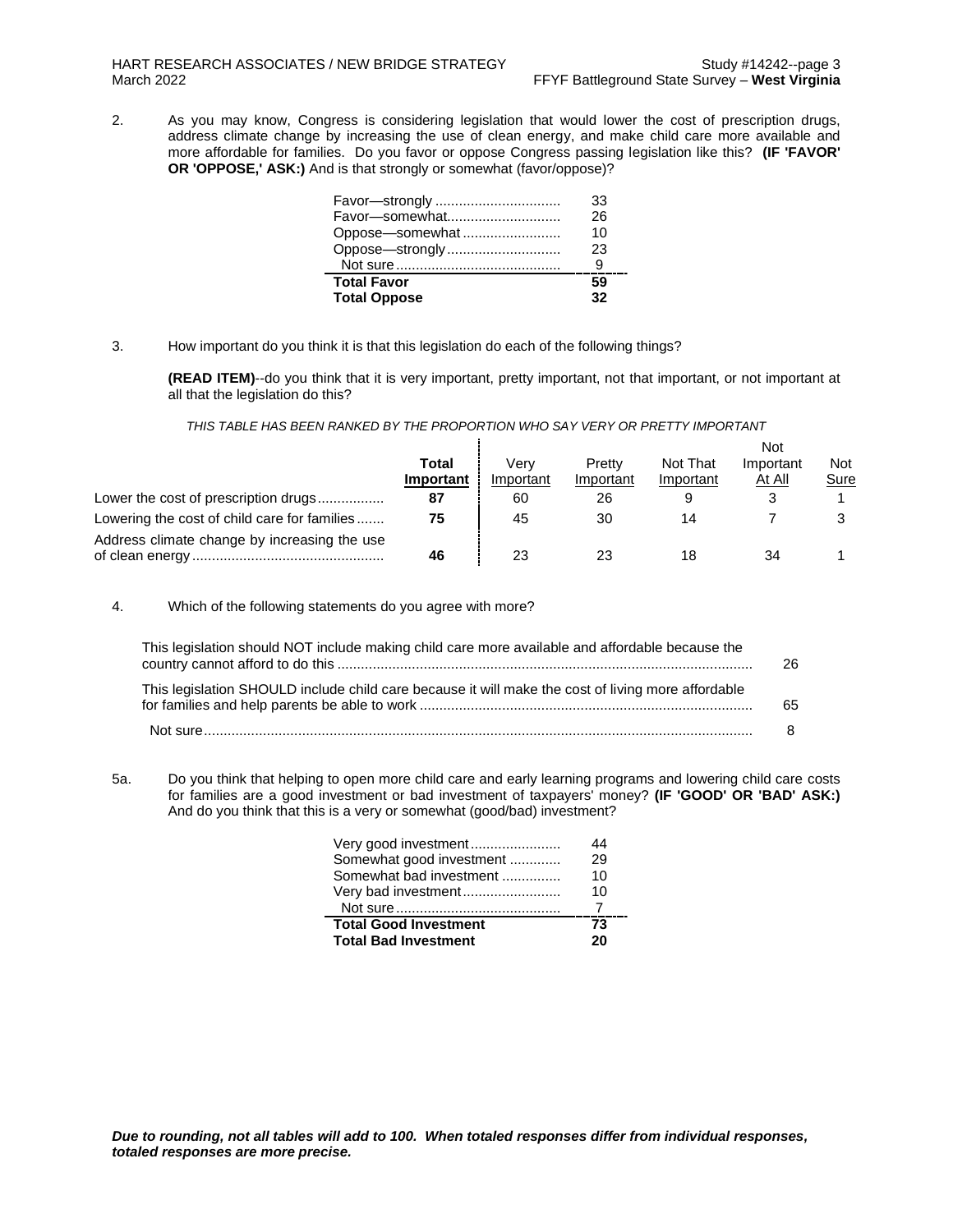5b. Right now there are tens of thousands of parents across the country who need child care for their young children but who are unable to get it, because there is a shortage of child care programs and many of those that do exist are too expensive for families to afford.

Which of the following statements do you agree with more when it comes to the high cost and shortage of child care? **(READ LIST.)**

| The high cost and shortage of child care will get better on its own, without action from | 36 |
|------------------------------------------------------------------------------------------|----|
| The only way child care will be affordable and meeting demand is if the government       | 55 |
|                                                                                          |    |

6. Do you think federal government spending in general is...? **(READ LIST.)**

|                                              | 64 |
|----------------------------------------------|----|
|                                              | 16 |
| Too low for all the things the country needs | 15 |
|                                              | 6. |

7. Do you have any children under the age of 18? **(IF "REFUSED," READ:)** Just as a reminder, this interview is completely confidential.

| ′es              |                          | SKIP TO Q.8b/c  |
|------------------|--------------------------|-----------------|
|                  |                          | <b>CONTINUE</b> |
| Not sure/refused | $\overline{\phantom{a}}$ |                 |

8abc. From what you know, at any point in the past several years have any of the following had trouble finding child care for their children?

|                                    | <b>Had Trouble</b> | Did Not Have    |            |
|------------------------------------|--------------------|-----------------|------------|
|                                    | Finding            | Trouble Finding | <b>Not</b> |
|                                    | Childcare          | Childcare       | Sure       |
|                                    | 30                 | 70              | ۰          |
| Any of your coworkers **           | 48                 | 42              | 10         |
| A friend or family member of yours | 41                 | 56              | ີ          |

\* Asked only of respondents who say they have kids under age 18 in Q7

\*\* Asked only of respondents who are employed full or part time in QS6.

#### **(ASK ONLY OF RESPONDENTS WHO SAY 'YES' TO Q8a, Q8b, or Q8c.)**

9. Thinking about any of the people you know who had trouble finding child care in the past several years, did it cause them major problems, some problems, or no real problems?

| Major problems   | 45            |
|------------------|---------------|
| Some problems    | 52.           |
| No real problems | $\mathcal{P}$ |
|                  |               |

#### **(ASK ONLY OF RESPONDENTS WHO SAY 'YES' TO COWORKERS IN Q8b.)**

10a. Thinking specifically about your coworkers, when they had trouble finding child care, did this affect their ability to work?

| Yes, affected their ability to work      | 92 |
|------------------------------------------|----|
| No, did not affect their ability to work | -8 |
|                                          | -  |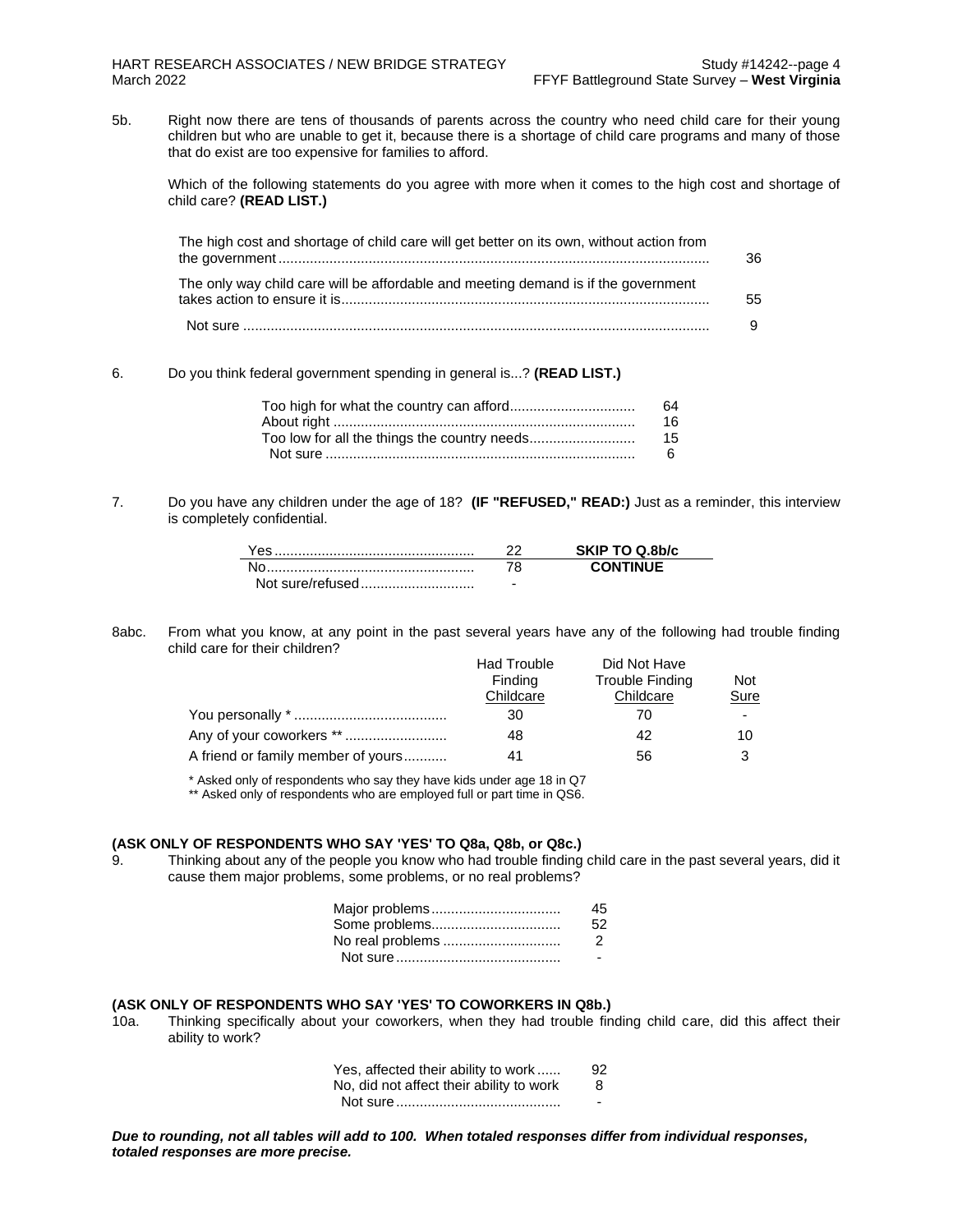## **(ASK ONLY OF RESPONDENTS WHO SAY 'YES' TO COWORKERS IN Q8b.)**

Did it have an impact on your work or on your company?

| Yes, had an impact on my work or company         | 70 |
|--------------------------------------------------|----|
| No, did not have an impact on my work or company | 30 |
|                                                  |    |

11. I am going to read you a few short statements for why lowering the cost of child care SHOULD be included in the legislation we have been discussing. Please indicate whether you think this is a very convincing, somewhat convincing, not that convincing, or not at all convincing reason for including making child care affordable in this legislation.

*THIS TABLE HAS BEEN RANKED BY THE PROPORTION WHO SAY VERY OR SOMEWHAT CONVINCING*

|                                                                                                                                                                   | Total<br>Convincing | Very<br>Convincing | Somewhat<br>Convincing | Not That<br>Convincing | <b>Not</b><br>Convincing<br>At All | Not.<br>Sure |
|-------------------------------------------------------------------------------------------------------------------------------------------------------------------|---------------------|--------------------|------------------------|------------------------|------------------------------------|--------------|
| It will help families make ends meet at a time when<br>many parents are struggling with other essential                                                           | 73                  | 46                 | 27                     | 11                     | 13                                 | 2            |
| It will strengthen the economy over the long term<br>by ensuring that parents who need to work have<br>affordable, reliable, high-quality care for their          | 73                  | 42                 | 31                     | 9                      | 16                                 |              |
| It will provide stable, high-quality care and learning<br>for millions of young children at a time in their lives<br>when brain development and stability is most | 72                  | 41                 | 31                     | 12                     | 13                                 | 3            |
| It will strengthen the education system because<br>children will start kindergarten better prepared to                                                            | 70                  | 44                 | 26                     | 10                     | 18                                 | 2            |
| It will help millions of women who were forced to<br>leave their jobs because of the pandemic to get                                                              | 68                  | 37                 | 31                     | 11                     | 19                                 | 3            |
| It will reduce shortages and long waitlists for child<br>care in communities across the country, in part by<br>raising wages for child care teachers so that they | 66                  | 31                 | 36                     | 13                     | 19                                 | 2            |
|                                                                                                                                                                   |                     |                    |                        |                        |                                    |              |

12. Now I will read you a few more statements. This time please tell me whether you strongly agree, somewhat agree, somewhat disagree, or strongly disagree with each one.

*THIS TABLE HAS BEEN RANKED BY THE PROPORTION WHO SAY STRONGLY OR SOMEWHAT AGREE*

|                                                                                                                                                         | Total<br>Agree | Strongly<br>Agree | Somewhat<br>Agree | Somewhat<br><b>Disagree</b> | Strongly<br><b>Disagree</b> | <b>Not</b><br>Sure |
|---------------------------------------------------------------------------------------------------------------------------------------------------------|----------------|-------------------|-------------------|-----------------------------|-----------------------------|--------------------|
| Caring for young children is not a partisan issue,<br>so Democratic AND Republican members of<br>Congress should support making child care more         | 75             | 47                | 28                | 9                           | 12                          | 4                  |
| Your community would benefit from having child<br>care be more available and affordable                                                                 | 72             | 43                | 28                | 10                          | 15                          |                    |
| Ensuring that tens of thousands of parents with<br>young children are able to work is as important as<br>dealing with prescription drug costs and clean | 69             | 34                | 35                | 13                          | 15                          | 3                  |
| Making child care more available and affordable<br>will help the economy recover from the pandemic                                                      | 67             | 39                | 28                | 13                          | 18                          | 3                  |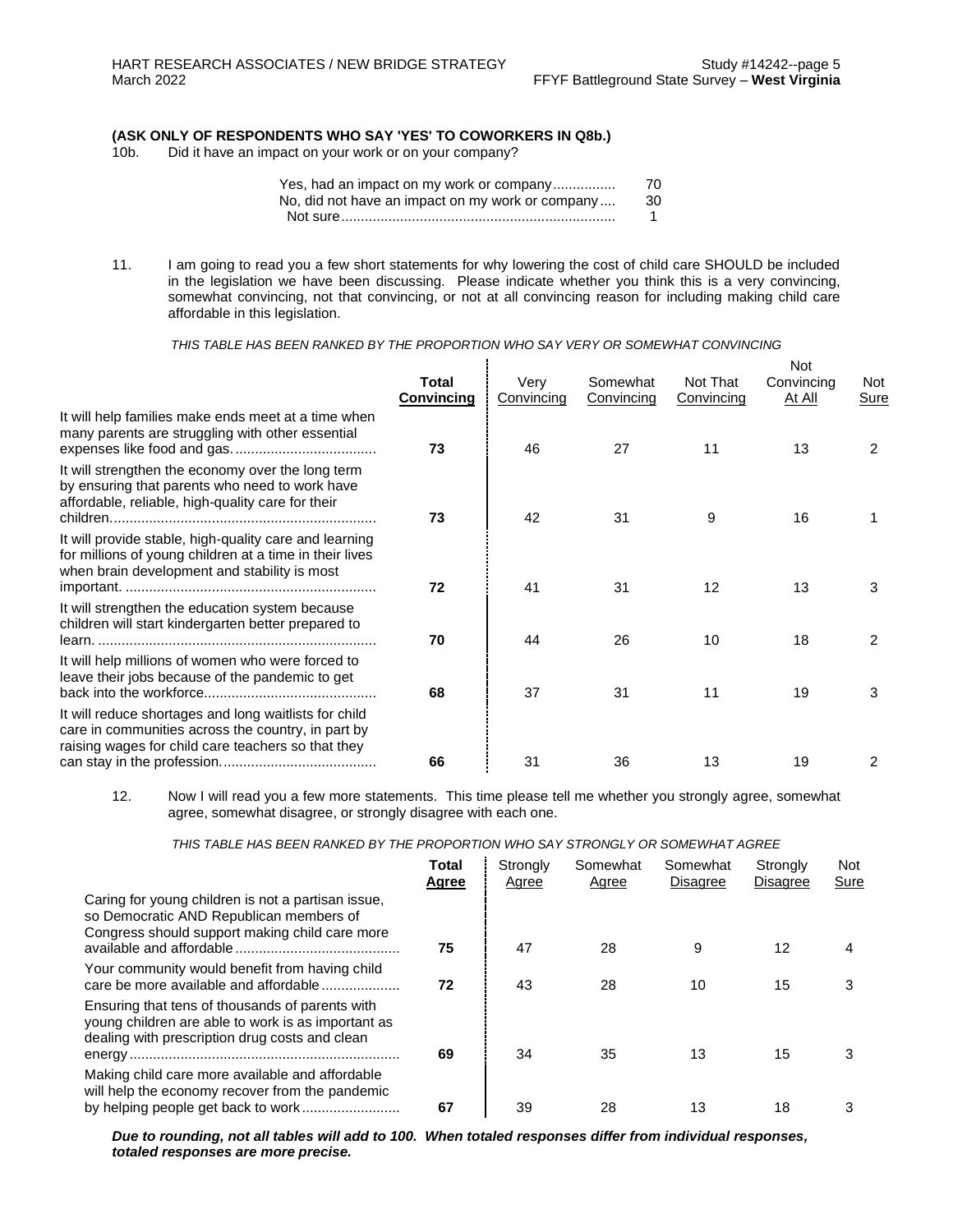13. If your member of Congress votes to pass this federal funding legislation and it does NOT include making child care more available and affordable for families, how would this make you feel about your member of Congress?

| <b>Total Pleased/Happy</b>      | 25 |
|---------------------------------|----|
| <b>Total Upset/Disappointed</b> | 59 |
|                                 | 16 |
| Happy with them                 | 6  |
| Pleased with them               | 19 |
| Disappointed with them          | 40 |
| Upset with them                 | 18 |

**These last few questions are for statistical purposes only.**

F1. What is the last grade that you completed in school? **(INTERVIEWER: IF INITIAL RESPONSE IS "NOT SURE" OR REFUSED, SAY:)** As a reminder, your answer is completely confidential and is being used for statistical purposes only.

|                                                  | 4           |
|--------------------------------------------------|-------------|
|                                                  | 31          |
|                                                  | 17          |
| Vocational training/2-year college               | 12          |
| 4-year college/bachelor's degree                 | 19          |
| Some postgraduate work, no degree                | $\mathbf 1$ |
| 2 or 3 years' postgraduate work/master's degree. | 10          |
|                                                  |             |
|                                                  |             |
|                                                  |             |

F2. Thinking about your general approach to issues, do you consider yourself to be liberal, middle of the road, or conservative? **(IF "LIBERAL" OR "CONSERVATIVE," ASK:)** Do you consider yourself to be very (liberal/conservative) or somewhat (liberal/conservative)?

| Somewhat liberal          |    |
|---------------------------|----|
|                           | 34 |
| Somewhat conservative     | 17 |
| Very conservative         | 28 |
|                           | 6  |
| <b>Total Liberal</b>      | 16 |
| <b>Total Conservative</b> |    |

# **(ASKED ONLY OF THOSE WHO SAY THEY VOTED IN QS4a.)**

Which candidate did you vote for in the election for president between Joe Biden, the Democrat, Donald Trump, the Republican, and Jo Jorgensen, the Libertarian?

| Joe Biden, the Democrat        | 30 |
|--------------------------------|----|
| Donald Trump, the Republican   | 66 |
| Jo Jorgensen, the Libertarian  |    |
| Howie Hawkins, the Green Party |    |
|                                |    |
|                                | ર  |
|                                |    |

F4. Which of the following best describes the area where you live?

| 7  |
|----|
| 14 |
| 39 |
| 37 |
| 3  |